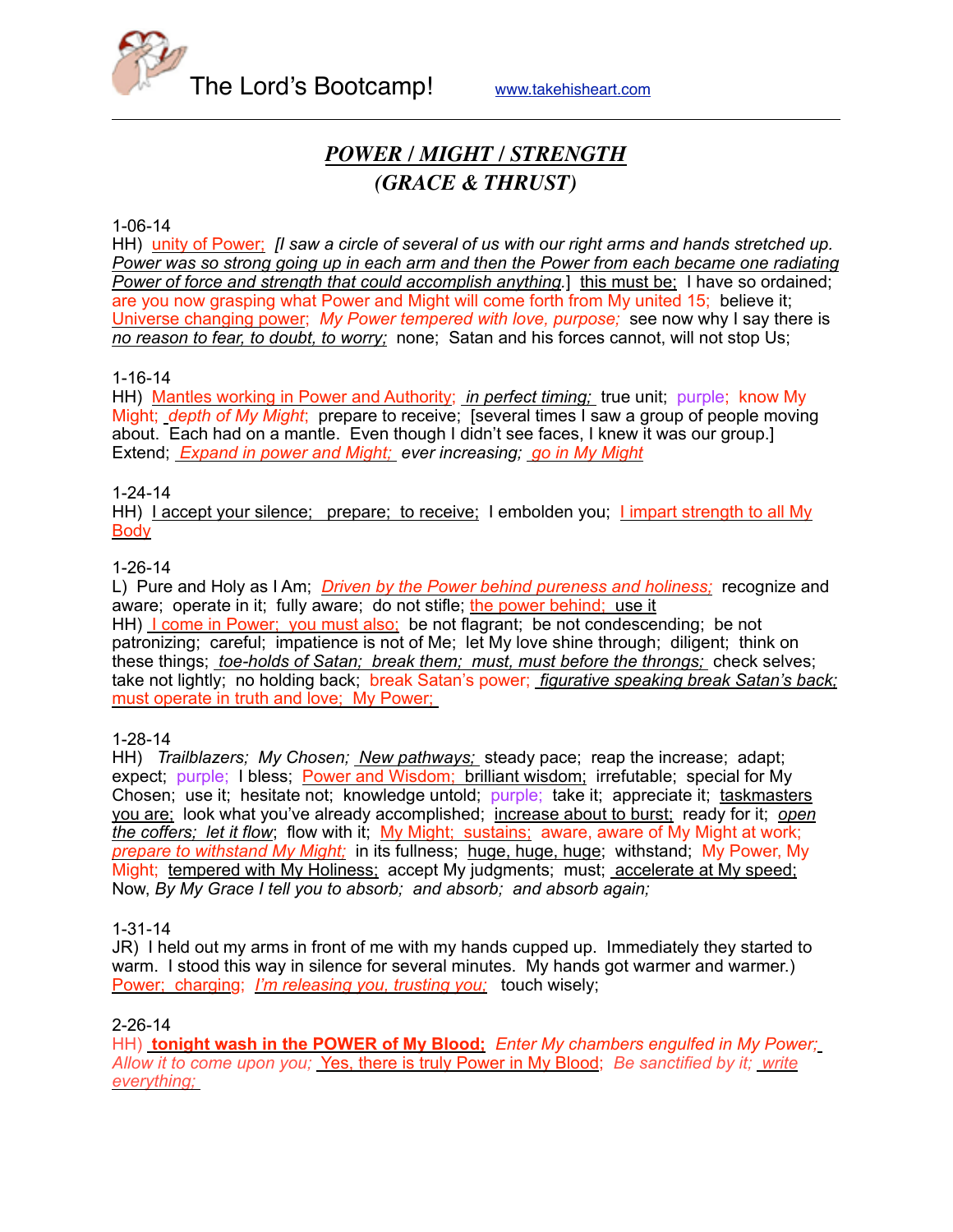#### 2-28-14

JR) *all Powerful, understand I AM ALL Powerful;* Be not surprised at what I do; immediately take it in; *embrace it; know it's of Me;* I AM imparting My Power in differing amounts to My Chosen; *accept without jealousy;* only I know what each can handle; ( Red) expect (increase)

## 3-01-14

L) Yes, there is Power in My Blood; *Be* washed in My Power, By My Power; Breathe Me in; Catastrophic endeavor ahead; watch for it; do as I say; crucial; great impact

## 3-07-14

JR) empowerment; enjoy; let it dance in your very being; (It was.)

## 3-08-14

JR) Time to Shout; Glory coming down; immerse; *My Power ignited;* stand fast; yield only to Me; My Powerhouse Chosen; be not daunted; go forth in Power, My Power HH) Let Me lead; must; come, together We thrust; thrust forth; always, always, always listen to Me; follow *M Y* lead;

## 3-12-14

L) Power; come forth, go forth, come and go in My Power; *full Power, full Authority; Use My Name; given, spoken, written*

HH) you have the authority and power; use it; use it; obediently;

## 3-15-14

L) Power and Might in My Blood; receive My Might; it must increase; use it; use it as I direct; *know its purpose*

HP) let there be Mercy; understand the power in Mercy; true Mercy; bring the throngs to know and understand the magnitude of Mercy; My Mercy; (Red) show Mercy; show it

#### 3-19-14

HH) Keep My peace; speak My words; grimace not; strong shoulders; *Our shoulders are strong, Mighty; wince not;* I AM present; draw from Me;

#### 3-29-14

L) Strong; strength is increasing; gather strength from Me; daily; hourly; minute to minute; speak it (He gave me the following words to speak. "I am strong with the strength of My Lord.")

HP) strength in mind, body, and soul; compel others to receive; you can leap mountains; swim oceans; yes, that strong; know it; dwell not, know it; *truly joined with Me;* come, come, come, come, come; I have called now come

#### 4-01-14

L) Powerhouse; My Bride is a Powerhouse; you wash with all of Me; now be filled with all of Me; Power, Power, Power

HP) *I too am a Powerhouse; on a high, exceedingly high level; higher than man has grasped;* Come, My Beloved, work in Power with Me; full of Power; *It is true there is Power in My very Blood*

HH) It is time, It is time, It is time; Come forth in fullness; My Chosen; you have been selected for this time; the purpose of this time; give Me your total devotion; no hesitating; come forth, *come forth; in Power, Might, and Beauty;*

#### 4-04-14

HH) Red; In weakness you are made strong; strength never before seen by man comes; accept; strength, boldness, and courage for My Bride; *accept, accept, accept*; strength cometh like a Monsoon; partake;

4-12-14

HP) Put My truths together; they link; with a power that cannot break; see how they intertwine; see Me in it all; join in each; accept, truly accept all My truth; all My word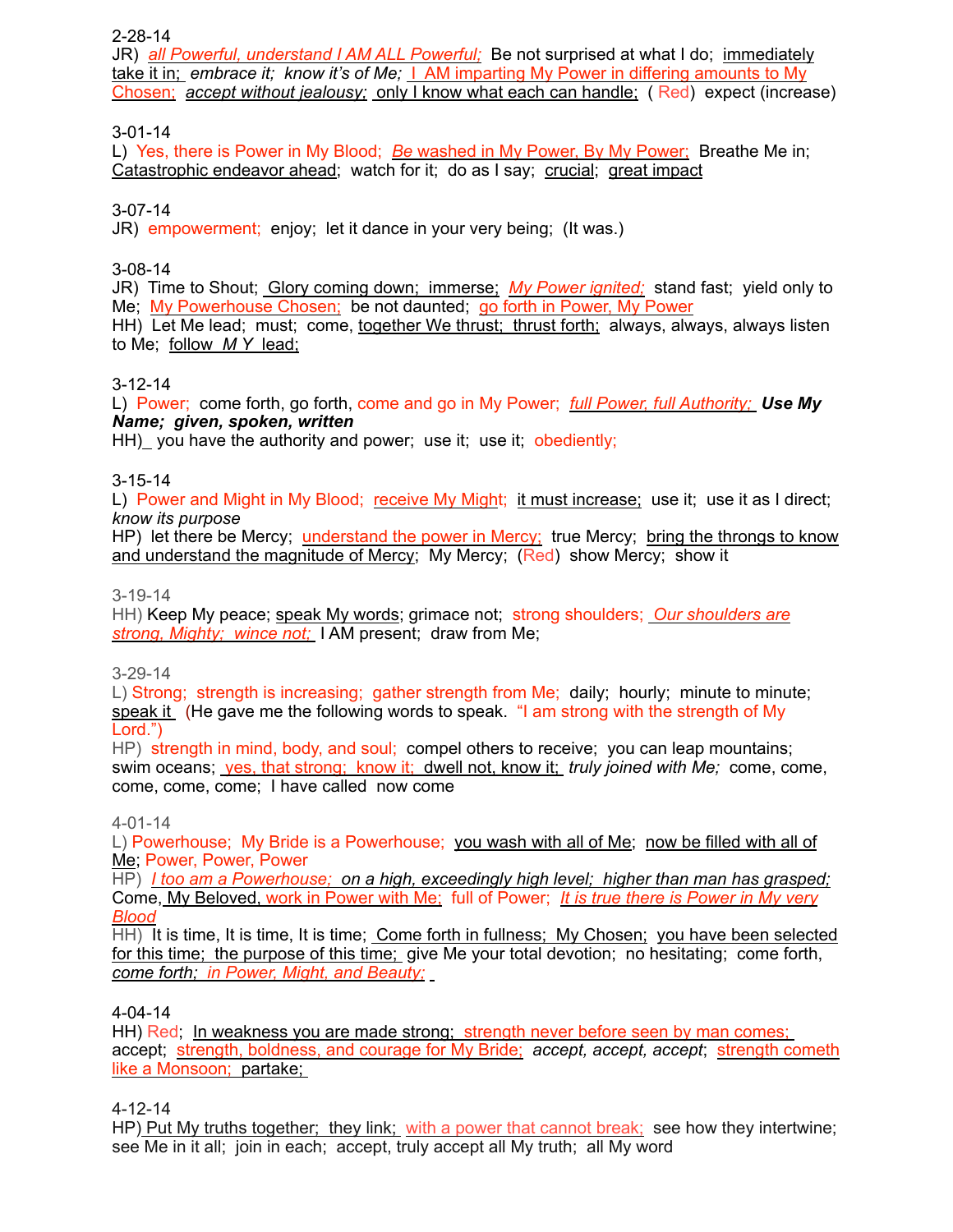## 4-27-14

HH) My sword is Mightier than all Satan has at his command; My wall of fire; impenetrable; Satan cannot stop it; cannot stop Our advances; My Chosen, stand in Might, My Might; eyes without fear; mouths of truth; stalwart legs of steel; minds of obedience to Me; blessed, blessed, blessed;

## 4-29-14

L) waste not My Power; past time to use it; must have faith in My Power; believe; believe and use it as I show

HP) *believe and expect;* all doubt must go; get it out; keep it out; believe, expect, know; do and increase

## 4-30-14

L) *stand in My Strength and Power and Might and Courage and Knowledge and Wisdom and in all that I AM;* thus it must be; what say ye? HP) Now take all of Me in; tell them; tell them; My people lack without knowing, *even My* 

*Chosen; all must take All of Me in; All of Me*

## 5-16-14

HP) I will bring about all I have spoken; trust, believe, know; *know the power in your hands; your hearts;* My Beloved; you must know and understand

5-19-2014

HP) Power in My Blood; Power, Might receive; *work; increase;*

5-21-14

HH) Hear the rolling thunder; Our Power cannot be overcome;

6-04-14

HH) Us, We, Our; Power ignited; perpetual; ever increasing; ever expanding;

#### 6-06-14

HP) significant; injection; flow with Me; Power in Our silence; see it, feel it; explosive *HH) still injected; [I could feel it in my left forearm.] power in your pen; deny it not; grasp it; write what I say;*

#### 6-07-14

H) Power, Power, My Wonder Working Power; *you have tapped in;* come into the fullness of My Power; obediently so; not a light matter; I invite My Body; obedient use

## 6-19-14

HP) be now strengthened in truth; I say strong, united in / with Me; be it now so

#### 6-24-14

L) come into My Power; the midst of it; *to absorb its depth; must truly know My Power; not just know of it;* My Kingdom is full with Power

7-07-14

HH) Be strong; with My strength; overcoming Power; increasing; ever increasing; each breath; *I AM life to your joints; to your marrow;* be it so; believe, know, accept; My Blood is as a river; flowing; be ye in it; *take in My life giving Blood; My Bride, be drenched; baptized in it;* My Blood I give to you; let it do its work; [I saw white.] come now, let Us complete Our work together; *My strong shall overcome;* My strong shall overcome the forces of evil; through the Power and Might of My Blood; It is now time; overcoming time; forward, March;

#### 7-25-14

L) Power; look to My Power; none other; see it at work; doubt not; judge not; purpose in My Power; see it; welcome it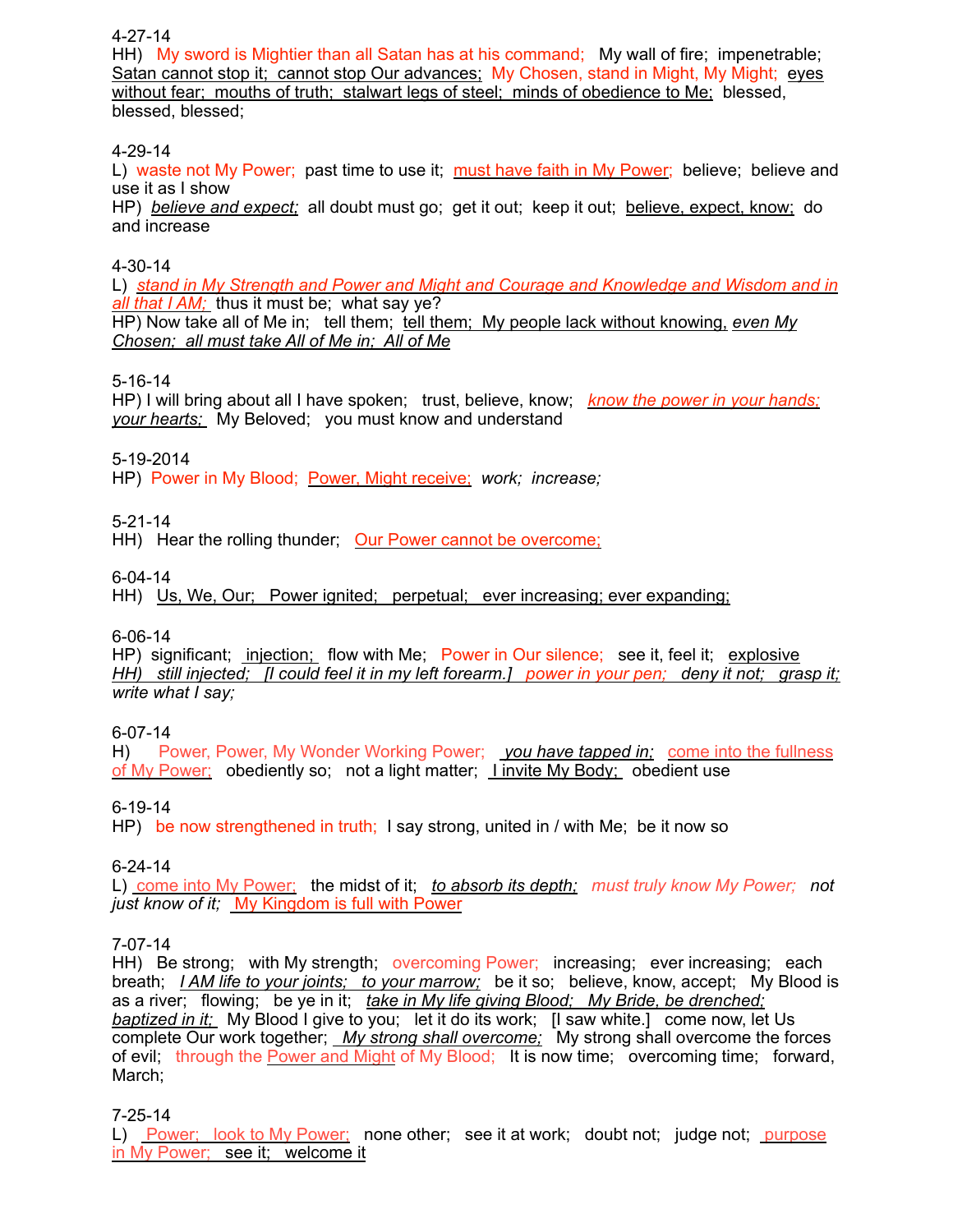8-11-14

L) Power and Might; soak it in; be charged with it; share with Jacob; I prepare the way for My own; expect it, look for it

## 8-20-14

HH) *[I saw many red connecting wires making a network of wires. There were several goldish white wires that were a bit larger that flashed briefly.]* accept My Power; you will need it; get to know its facets; Power for every position; *every gift; every purpose; every mantle;*  abuse not; know the facets; use it as I say; trust only Me; serious matter; *understand its depths;* take not lightly; yield nothing to forces of the enemy; *cherish My Power; seriously cherish it;* 

## 9-17-14

HH) assignments, assignments; each has; some many; all drastically important; ignore not; costly; come forth in Power and Might; bring My people into understanding; that they perish not for lack of understanding of My knowledge; I now so charge; fail not, My beloved;

## 9-18-14

HH) (The thought flashed in my mind that I would be doing no posting.) *yes, for a time; yes, take peace; this tie will be Ours; primarily; careful in sharing;* (I saw what reminded me of red hot molten lave stirring in my head.) yes, that powerful; be ready my child; hold not back; do as I say; (I saw whatever was stirring in my head get even hotter.) *exploding point almost reached;* (most of my vision was white) (The stirring was still yet hotter.) take My Peace; put it within; My Power will soon explode; be at peace in it; go, My child, you are released;

## 9-30-14

L) Power; *reignited; let it flow; circulate in your body;* My Power; entrust to Me; (purple) HP) converge; on the enemy; united front; *break down the interior walls; walls in the mind;* (Red) follow My lead; I lead; (Red) go forthcoming

#### **10-07-14**

**HP)** *hinder not My anointing; more anointings coming; choose wisely to allow;*  wisely spoken; allow Me; (My hands slowly became hotter and hotter) initiating **power, initiating power, initiating power; let it be;** *now overcome; again and again*

#### **10-17-14**

**HP) come My little one; all Might I give; that you be filled with My Might; (Red) now for its use; careful; My agenda; lengthened; be prepared; you know I will show you HH)** *longevity; you have; as needed; healthy; now give it back to Me***; (I scooped the words up and lifted on up to Him.) I bless;** *I bless the words and you;* **you with them; I have you ready; understand;** *now We truly begin;* **stay in focus with Me;** *you are now a force with which to be reckoned;* **know and understand that ; abuse not; take care; careful care; you know to follow My lead; you trust Me;; aware how evil will tremble when you near;** *careful whom you trust;* **no one 100% except for Me and Our Father: know your strength; pure, sure strength; accompanied with My Might; cherish, cherish, cherish;** 

#### **10-18-14**

**L) Empower; Empower, Empower; My desire for My own; (D. Purple) (again) (again) (again)(again) listen to My words; speak them; (full D.Purple) (I kept seeing purple) (I told Him that I allowed His empowerment and to use me as He wills.) now you have it**

#### **10-27-14**

**L) Produce; increasing faith, power; (DP) come to My temple; (DP) surrender self to Me; allow Me; (** *I knew He was doing something in My head. It went on for probably a minute or more***.) generating;** *new circuits***; now write**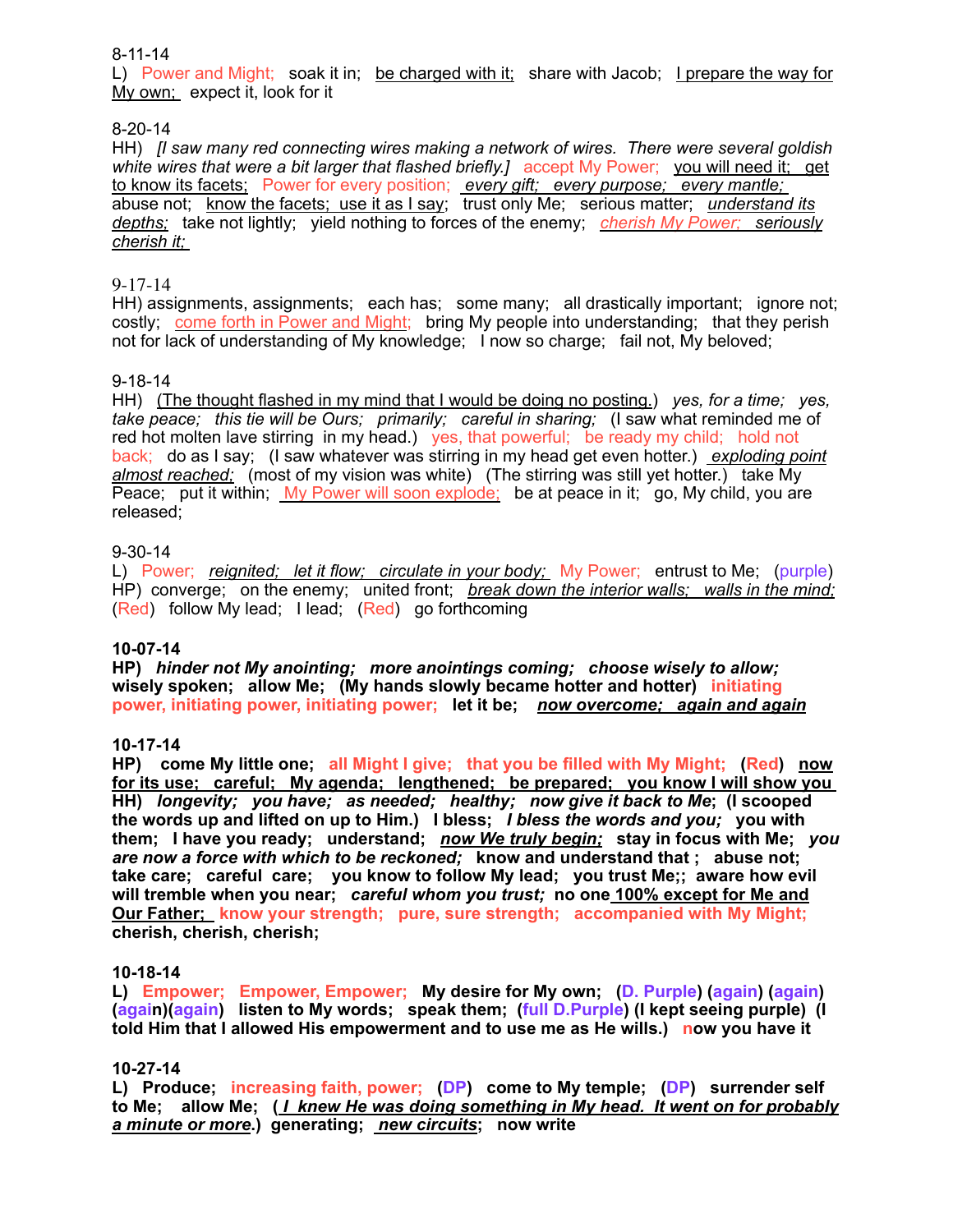#### **11-06-15**

**HP) My little one, you have no idea yet what a powerhouse you are and of what Might you are soon to walk in; (beautiful purple)** *you must allow the explosive increases* **I spoke of;** 

## **11-09-15**

**L) make use of My Power; wise use; time, time, time; (DP)**

## **11-10-15**

**L) Powerhouse; you are to be My Powerhouse; (DP) (thickDP) (DP)** *stay attuned; stay attuned***; much coming about soon; be with Me;**

## **11-11-14**

**HH) get used to the adjustments; (I saw Kyle from the back. He had no shirt on and was in shackles. His arms were shackled so he couldn't use them and he had something either made of leather or metal strapped on his head. I think it was metal. He was walking up a few steps. It made me think of a dungeon type setting.) (I lifted Kyle up to the Lord.)** *staying power; ask for him; expect;* 

## 11-22-14

HH) My silence I give; intermingle; power increasing; rejuvenate; speak to your body; yes, power up; Our power is a force with which nothing can compare or compete; (Red) know that; see it at work; It shall be; It is; ignite My Plans; *overcoming power; witness; My Precious, My Precious; Our time has come; take in all I have spoken;* 

## 3-06-15

HH) beautiful peace; attain; grasp; take it within; operate in it; as I do; *Power, Might, Assurance in My Peace;* tonight, sing with it; let your hearts and minds experience this My Powerful Peace; lift activation to Me; you shall know the Power and strength of My Peace; (Red) guaranteed; now share

## 3-18-15

L) Dynamite; the Power I give is as dynamite; explosive; (DPT) My Chosen, united in power; unstoppable by evil; (DPT)

HP) come up; always look to go higher; progress'; as individuals and as a unit; *united under My Power, My Might, My Grace, My Will and Plan;* (DRT) yes, committed; (DRT) I have yet much to give you; come

## 4-04-15

L) combustible; remember My Power is so very, very, very Powerful; understand its usage; its unseen voltage by man; carelessness in using must not be; dire consequences; be watchful, careful

## 6-18-15

HP) Miracle working Power at hand; use it Bride, use it; back not away; *go forth, come forth in Power and Might*; no hesitation; none; trust Me to lead and guide; invoke My Power I give you; use for its intended purposes

## 7-09-15

HP) pay attention to My decrees; heed them each; see the purposes; serious attention; Power has risen in My Bride; lust not after it; use as I direct; careful alignment with Me; be not swayed away; be not giddy with Power; serious usage; serious; serious consequences for misuse; My judgmental

HH) Power and Might I have given; *attached with wisdom;* you are capable of wise usage of each; know that; remember to not assume; be certain of My directives; obtain complete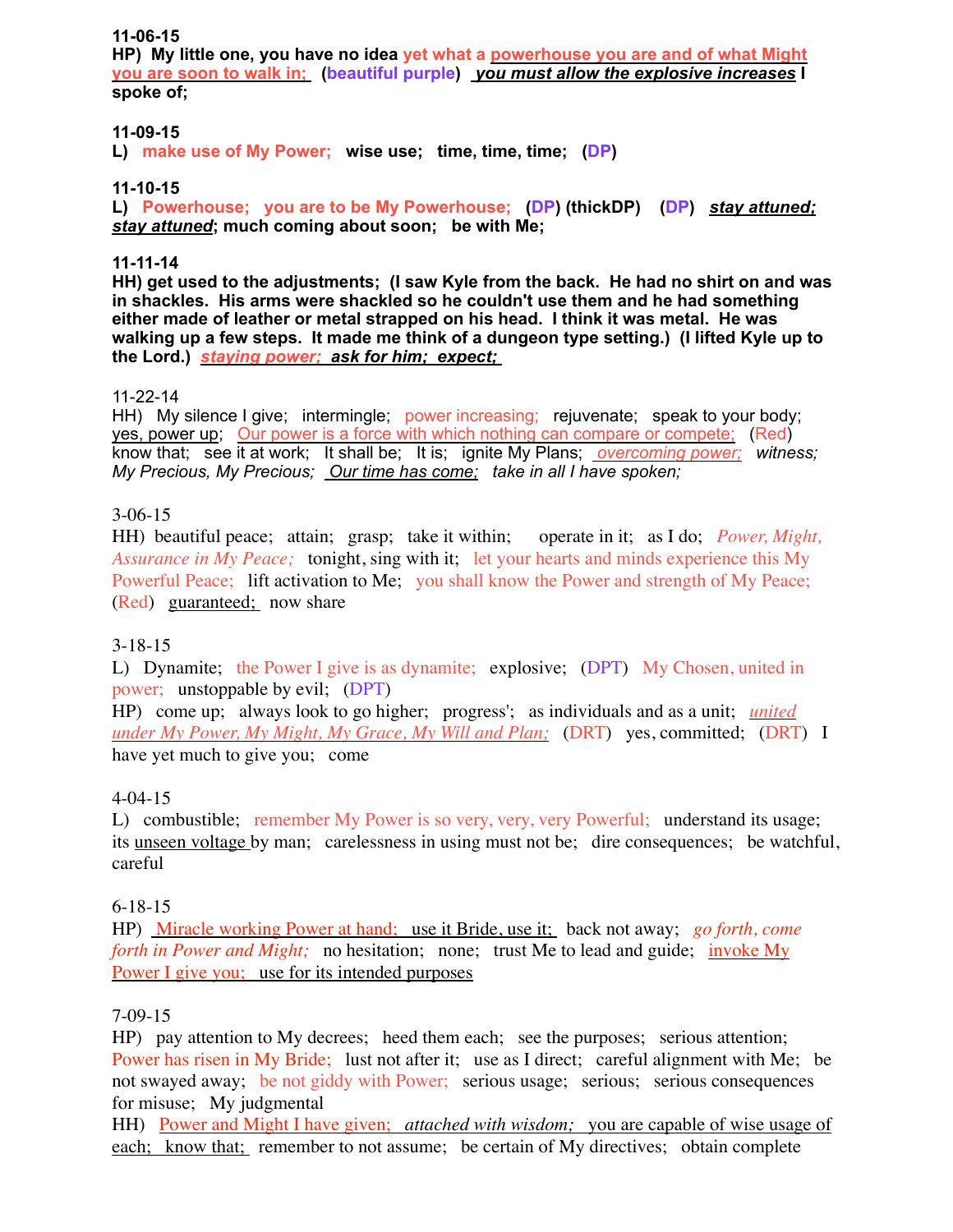directions; *cut Me not off; crucial; wait upon Me; be patient, sure; be not anxious in war*; My steps, My Plans must be followed; give Me your total trust; My Chosen, all this must be; no exceptions, no excuses; you know it, now you must , must do it; serious, crucial times are now; lip service is as nothing; good intentions are as nothing; righteous actions given in instant obedience must be; understand, must be; decide, each must decide;

## 7-15-15

HP) receive, receive, receive; power to receive; yes, I said, "power to receive"; employ receiving power; seek to know, understand it; *so much more than mere words saying that you receive*; grasp this concept; crucial in times ahead

## 8-10-15

HH) Please, come to Me; sit, Child, recoup; *not all is done in strength and might;* experience now My gentle strength; yet ever so Powerful; absorb; (Immediately as soon as I leaned back, I knew something was going on in the area of my heart.) *I am tightening bands of strength*; (I gave Him permission.) rods in place; My rods; let My Blessings bless; staves of righteousness now within;

## 11-05-15

HH) motivate the lost with My truth; Power filled truth; yes, My every word is filled with Power and Purpose;

## 11-07-15

HP) you shall soon truly know Power and Strength; soon; expect; be prepared to receive it and use it as I show

## 11-14-15

HP) Heartfelt, Heartfelt, Heartfelt means so much; so much Power; Bride must keep them coming; Magnitude greater and greater increasing; every facet increasing; *legal doorways opening*

## 11-27-15

HH) truth in every jot and tittle; *embellish not; embellishment twists, changes My truth;* My Chosen, recognize man's embellishments; many are subtle; *who has the right to add or detract from My words; no one; keep My words pure;* remember, said, written, spoken; pure; full of Power; My Chosen, accept only My words; stand on My words; lose not the Power;

## *4-6-2016 Kingdom Government Meeting*

*THRONE ROOM/HOLY of HOLIES:* 

*MM - lead the battle as I direct / DDDRT / committed as My front line / committed as My unit / committed as the Bride / committed as Mine to Me / TOTALLY committed / Power, Might, Strength (many times) / Power, Might, Strength now yours as never before / stand strong in them / a force not before seen"*

## 5-19-16

HH) yes, time to receive; sit, receive; I call upon your mantle; Power shall surge forth; be ready; expect; marvel not; now, careful with the Power surge; *you must do exactly as I show you; no deviation whatsoever; exactly; how and when; practice run; expect soon;*